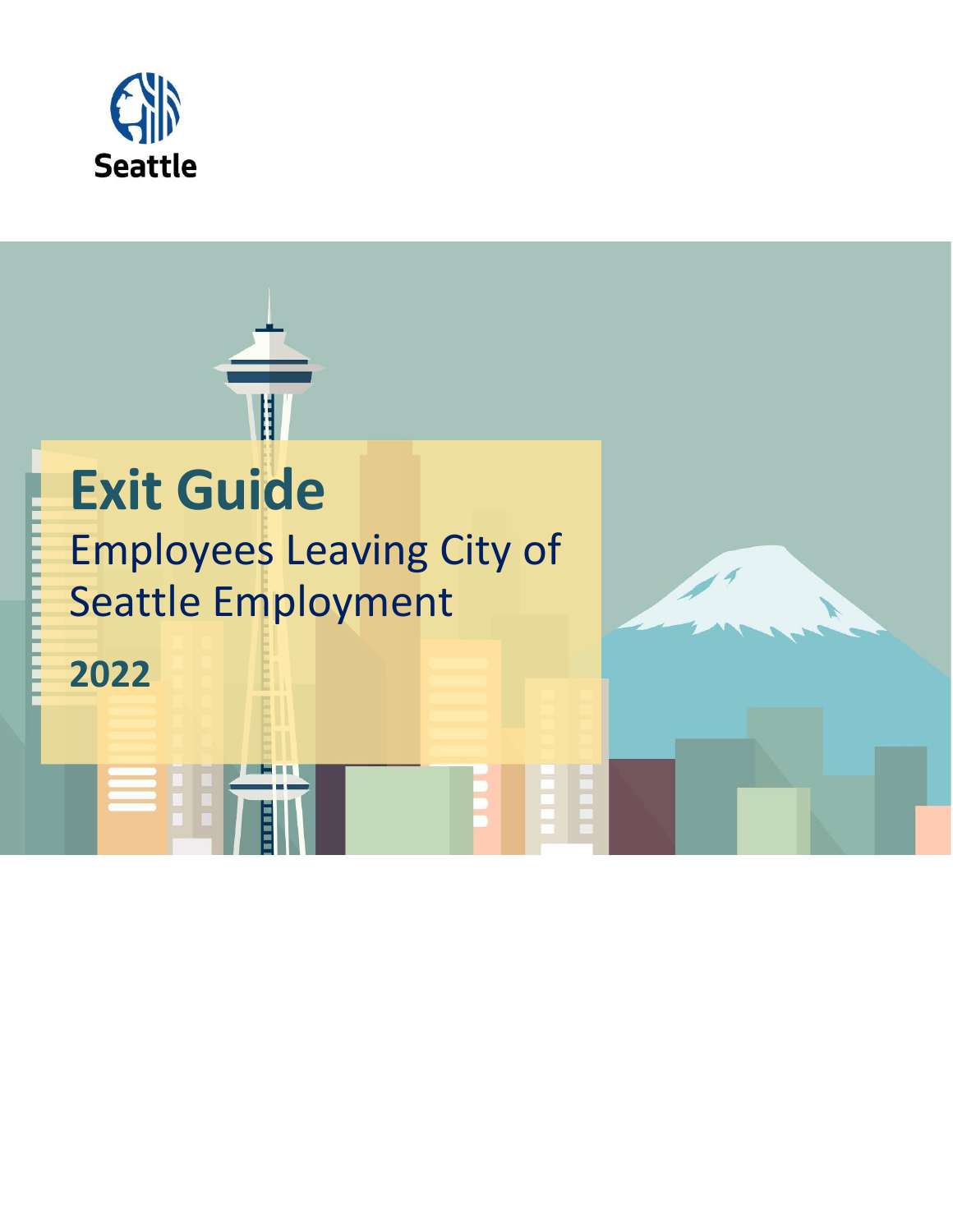## **Summary Checklist**

If you separate from City service, you have **30 days** to request conversion to an individual Life or LTD insurance policy or elect a medical plan through the health insurance exchange. If you are retiring from City service, you must select your medical coverage at least 30 days *before* your retirement date.

|        | <b>Employee Considerations</b>                                                                                                                            | <b>Timeframe</b>                                                                                 |
|--------|-----------------------------------------------------------------------------------------------------------------------------------------------------------|--------------------------------------------------------------------------------------------------|
| σ.     | If retiring, contact the Retirement Office to start<br>the process.                                                                                       | At least 90 days before you retire                                                               |
| $\Box$ | If retiring, meet with a Retirement Specialist in<br>the Retirement Office to sign retirement<br>paperwork.                                               | Required at least 30 days before you retire, per<br>Seattle Municipal Code 4.36.600 and 4.36.607 |
|        | $\Box$ Verify your current address with your<br>department's H.R. representative.                                                                         | Before you leave                                                                                 |
| □      | Hand in your Orca card to SMT 42 <sup>nd</sup> floor<br>Treasury Cashiers office or the SMT 4 <sup>th</sup> floor,<br>lobby customer service counter.     | Before you leave                                                                                 |
| $\Box$ | Review final paycheck information with your<br>department's Human Resources representative.<br>If retiring, review sick leave conversion or cash-<br>out. | Before you leave                                                                                 |
| □      | Apply for optional insurance continuation (GTL,<br>LTD).                                                                                                  | Within 30 days from your last date of coverage on a<br>City plan                                 |
| □      | Elect City Medical/Dental/Vision/FSA COBRA<br>Coverage.                                                                                                   | Within 60 days from the date of your COBRA<br>notification letter                                |
| □      | Elect City retiree medical plan, if eligible.                                                                                                             | Before your retirement date                                                                      |
| □      | Elect a plan through the health insurance<br>exchange.                                                                                                    | Within 30 days from the last day of City service                                                 |
| □      | Contact Nationwide regarding your Deferred<br>Compensation plan.                                                                                          | No change is required. You may leave your funds in<br>your account.                              |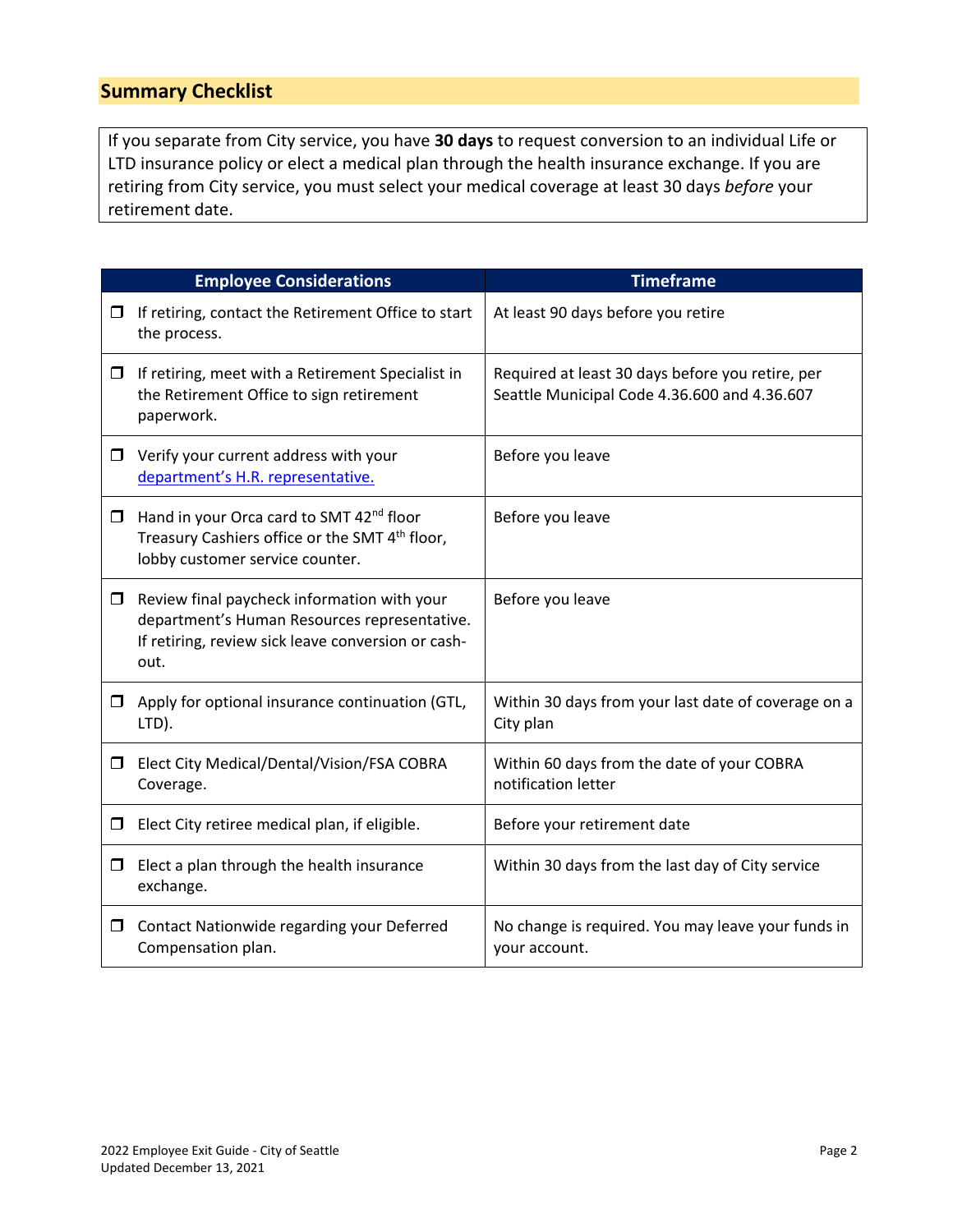## **Table of Contents**

## **Your Benefits**

| 13 |  |  |
|----|--|--|
|    |  |  |
|    |  |  |
|    |  |  |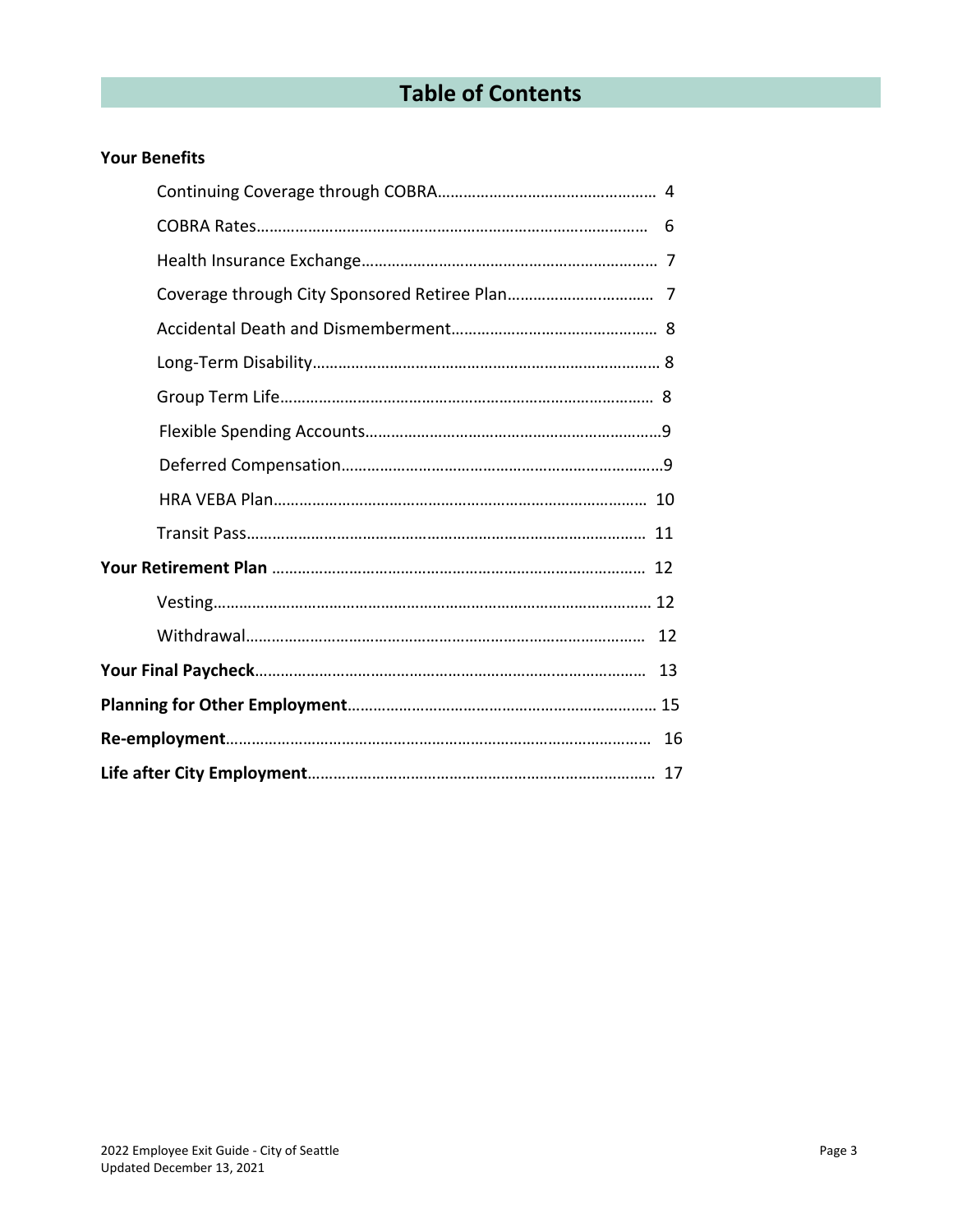|                                                          | <b>Your Benefits</b>                                                                                                                                                                                                                                                                                                                                                                                                                                                                             |
|----------------------------------------------------------|--------------------------------------------------------------------------------------------------------------------------------------------------------------------------------------------------------------------------------------------------------------------------------------------------------------------------------------------------------------------------------------------------------------------------------------------------------------------------------------------------|
|                                                          | This Exit Guide explains your options for continuing your City of Seattle health care<br>and optional insurance coverage after leaving City employment. It also provides<br>information about the City's employment reference release policy, re-hire policies,<br>and Code of Ethics as they apply to former City employees.<br>This Guide is for employees who are leaving City employment. This information<br>does not apply to employees changing departments or taking a leave of absence. |
|                                                          | <b>Health Care Benefits</b>                                                                                                                                                                                                                                                                                                                                                                                                                                                                      |
|                                                          | Your medical, dental and vision coverage ends the last day of the month you<br>separate from City employment. The following information will help you decide<br>which benefits, if any, you want to keep after your employment ends. You can<br>continue some benefits by paying the premiums yourself.                                                                                                                                                                                          |
|                                                          | <b>COBRA Plans</b><br>COBRA allows you or your dependents to buy continued medical, dental and vision<br>coverage (or medical-only or dental/vision-only) when coverage through your City<br>employment ends. Continuation of your Health Care Flexible Spending Account is<br>also available (see page 9).                                                                                                                                                                                      |
| <b>Continuing Medical,</b><br>Dental, Vision and         | Upon termination of employment, you will receive a letter at your home address<br>that explains COBRA coverage. If you continue coverage under COBRA, follow the<br>instructions included with the COBRA information letter.                                                                                                                                                                                                                                                                     |
| <b>Health Care FSA</b><br>Coverage under<br><b>COBRA</b> | You have 60 days to respond to the COBRA letter. You will pay your premiums by<br>personal check or money order payable to the "City of Seattle."                                                                                                                                                                                                                                                                                                                                                |
|                                                          | You and your covered dependents can buy health coverage through COBRA for up<br>to 18 months after:<br>Your employment ends<br>Your work hours are reduced to the point where you no longer are eligible<br>٠<br>for benefits.                                                                                                                                                                                                                                                                   |
|                                                          | To ensure you receive COBRA information on time, PLEASE MAKE SURE YOUR<br>ADDRESS IS SHOWN CORRECTLY ON YOUR LAST PAYCHECK.                                                                                                                                                                                                                                                                                                                                                                      |
|                                                          |                                                                                                                                                                                                                                                                                                                                                                                                                                                                                                  |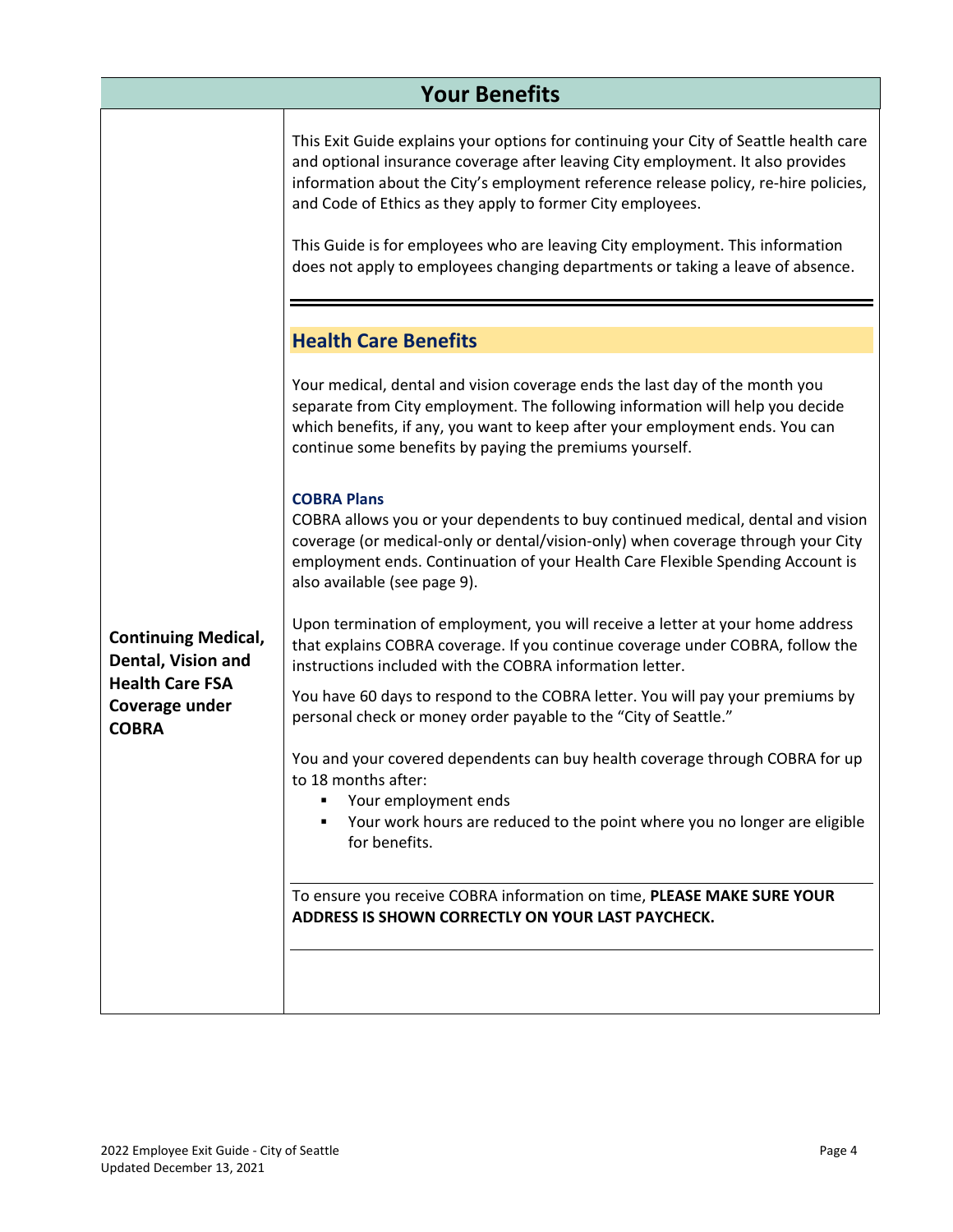| <b>Your Benefits</b>                                                       |                                                                                                                                                                                                                                                                                                                                                                                                                                                                                                                                                                                                                                                                         |  |  |
|----------------------------------------------------------------------------|-------------------------------------------------------------------------------------------------------------------------------------------------------------------------------------------------------------------------------------------------------------------------------------------------------------------------------------------------------------------------------------------------------------------------------------------------------------------------------------------------------------------------------------------------------------------------------------------------------------------------------------------------------------------------|--|--|
|                                                                            | The 18-month COBRA continuation period may be extended to 29 months if you or<br>a family member (who is a qualified beneficiary) is certified disabled according to<br>Social Security at the time of one of the previously mentioned qualifying events.<br>This 11-month extension is available to all covered family members of the disabled<br>individual for 150 percent of the regular premium amount.                                                                                                                                                                                                                                                            |  |  |
| <b>Continuing Medical,</b><br>Dental, Vision and<br><b>Health Care FSA</b> | <b>Medical Insurance</b><br>Your medical coverage ends the last day of the month you leave employment. You<br>and your eligible dependents may continue coverage through COBRA for up to 18<br>months after termination. You may elect to continue medical coverage only under<br>COBRA or medical, dental and vision coverage. You also can elect dental and vision<br>coverage only. You will receive information about COBRA by U.S. mail a few weeks<br>after your last day. If you have not received a COBRA letter within 30 days of your<br>last day, contact the Benefits Unit at Benefits. Unit@seattle.gov or 206-615-1340.                                   |  |  |
| Coverage under<br><b>COBRA</b>                                             | <b>Dental and Vision Insurance</b><br>Your dental and vision coverage ends the last day of the month you leave<br>employment. You and your eligible dependents may continue your dental<br>coverage through COBRA for up to 18 months after termination. You may elect<br>dental and vision coverage only, without choosing medical coverage. You may also<br>elect to continue dental and vision coverage with medical coverage. You will<br>receive information about COBRA in the mail at your home a few weeks after your<br>last day. Individual dental and vision plans may or may not be available through a<br>health exchange (see section after COBRA Rates). |  |  |
|                                                                            | If you choose COBRA and want to move to the health insurance exchange later,<br>you will need to wait until either the end of your maximum COBRA period or the<br>Exchange's annual open enrollment period. You cannot simply stop COBRA and<br>enroll in the health insurance exchange at any time.                                                                                                                                                                                                                                                                                                                                                                    |  |  |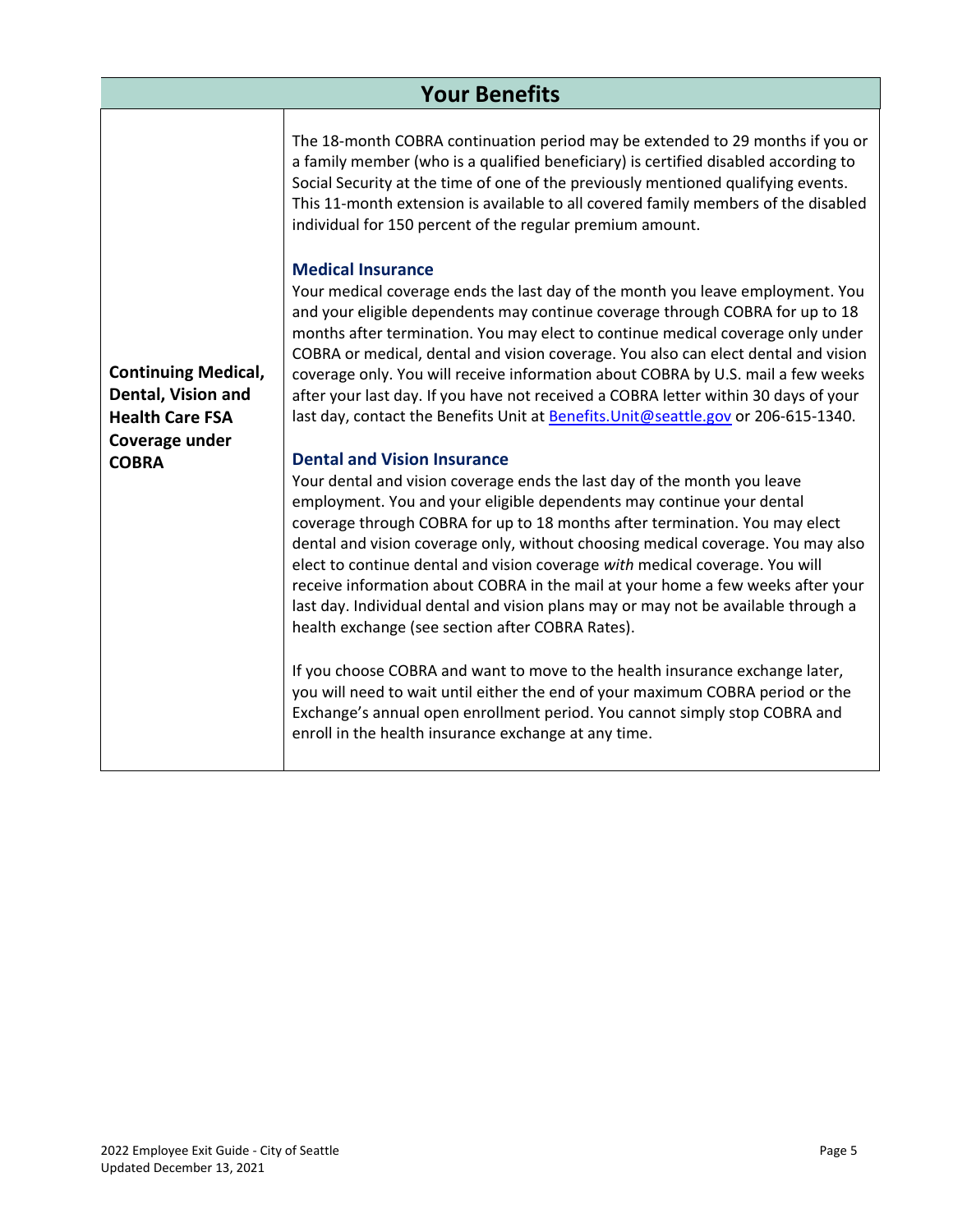## **City of Seattle 2022 Monthly COBRA Premium Rates\***

| <b>MEDICAL</b>                                                 |                                                                                             |                                   |                                                            |                                            |                                                              |
|----------------------------------------------------------------|---------------------------------------------------------------------------------------------|-----------------------------------|------------------------------------------------------------|--------------------------------------------|--------------------------------------------------------------|
| <b>Employee Group</b>                                          | <b>City of Seattle</b><br><b>City of Seattle</b><br><b>Preventive</b><br><b>Traditional</b> |                                   | <b>Kaiser</b><br><b>Permanente</b><br><b>Standard Plan</b> |                                            | <b>Kaiser</b><br><b>Permanente</b><br><b>Deductible Plan</b> |
| Most Employees, Library, SHA &<br>LEOFF II (Non-Represented)   | \$1,775.00                                                                                  |                                   |                                                            | \$1,259.50                                 | \$1,160.75                                                   |
| LEOFF I (Non-Represented)                                      | \$1,775.00                                                                                  | \$1,607.82<br>\$1,306.43          |                                                            | \$1,259.50                                 | \$1,160.75                                                   |
| LEOFF II (Non-Represented)                                     | \$1,775.00                                                                                  | \$1,607.82                        |                                                            | \$1,259.50                                 | \$1,160.75                                                   |
| SPMA (LEOFF I)                                                 | \$1,775.00                                                                                  | \$1,306.43                        |                                                            | \$1,259.50                                 | \$1,160.75                                                   |
| SPMA (LEOFF II)                                                | \$1,775.00                                                                                  | \$1,607.82                        |                                                            | \$1,259.50                                 | \$1,160.75                                                   |
| Local 77                                                       | \$2,225.54                                                                                  | \$2,279.24                        |                                                            | \$1,430.37                                 | N/A                                                          |
| Local 77/Most                                                  | \$1,775.39                                                                                  | \$1,800.17                        |                                                            | \$1,264.15                                 | N/A                                                          |
| Fire Chiefs (LEOFF I)                                          | \$1,775.00                                                                                  | \$1,306.43                        |                                                            | \$1,259.50                                 | \$1,160.75                                                   |
| Fire Chiefs (LEOFF II)                                         | \$1,775.00                                                                                  | \$1,607.82                        |                                                            | \$1,259.50                                 | \$1,160.75                                                   |
| SPOG (LEOFF I)                                                 | \$2,240.97                                                                                  | \$1,662.45                        |                                                            | \$1,555.87                                 | \$1,153.30                                                   |
| SPOG (LEOFF II)                                                | \$2,240.97                                                                                  | \$1,998.01                        | \$1,555.87                                                 |                                            | \$1,153.30                                                   |
|                                                                |                                                                                             | <b>DENTAL</b>                     |                                                            |                                            |                                                              |
| <b>Employee Group</b>                                          |                                                                                             | <b>Delta Dental of Washington</b> |                                                            | <b>Dental Health Services</b>              |                                                              |
| Most Employees, Library & SHA                                  |                                                                                             | \$119.25                          |                                                            | \$150.40                                   |                                                              |
| LEOFF I & II (Non-Represented)                                 |                                                                                             | \$119.25                          |                                                            | \$150.40                                   |                                                              |
| SPMA (LEOFF I & II)                                            |                                                                                             | \$119.25                          |                                                            | \$150.40                                   |                                                              |
| Local 77                                                       |                                                                                             | \$123.42                          |                                                            | \$175.39                                   |                                                              |
| Fire Chiefs (LEOFF I & II)                                     |                                                                                             | \$119.25                          |                                                            | \$150.40                                   |                                                              |
| SPOG (LEOFF I & II)                                            |                                                                                             | \$137.24                          |                                                            | \$178.70                                   |                                                              |
|                                                                |                                                                                             | <b>VISION</b>                     |                                                            |                                            |                                                              |
| <b>Employee Group</b>                                          |                                                                                             |                                   |                                                            | <b>Vision Service</b><br><b>Basic Plan</b> | <b>VSP Buy-Up</b>                                            |
| Most Employees, Library, SHA, & LEOFF I & II (Non-Represented) |                                                                                             |                                   |                                                            | \$9.66                                     | \$20.25                                                      |
| SPMA (LEOFF I & II)                                            |                                                                                             |                                   |                                                            | \$9.66<br>\$20.25                          |                                                              |
| Local 77                                                       |                                                                                             |                                   | \$12.11<br>N/A                                             |                                            |                                                              |
| Fire Chiefs (LEOFF I & II)                                     |                                                                                             |                                   | \$9.66<br>\$20.25                                          |                                            |                                                              |
| SPOG (LEOFF I & II)                                            |                                                                                             |                                   |                                                            | \$29.43<br>N/A                             |                                                              |

*\*equal to 102% of actual monthly premiums*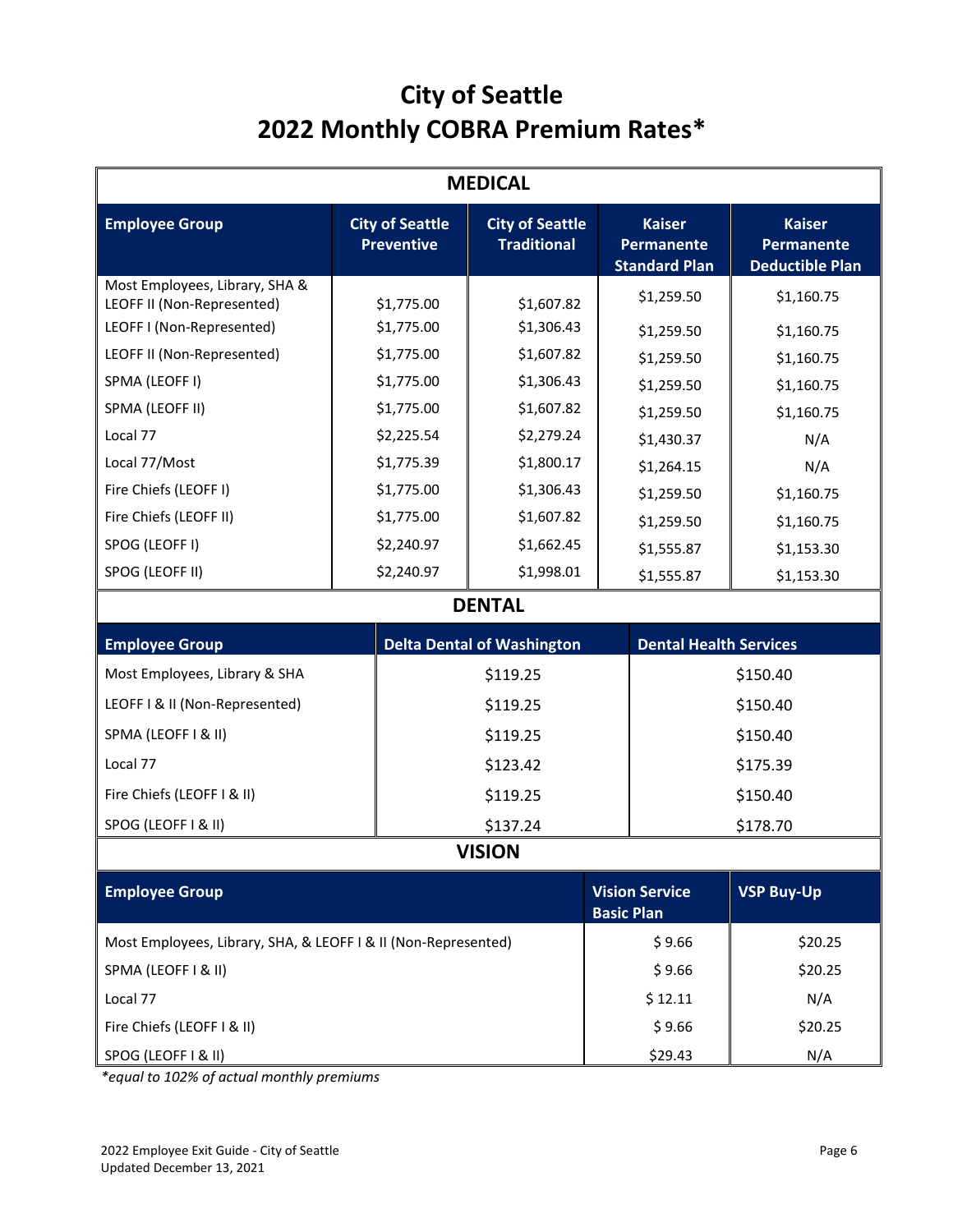|                                                                    | <b>Your Benefits</b>                                                                                                                                                                                                                                                                                                                                                                                                                                                                                                                                                                            |
|--------------------------------------------------------------------|-------------------------------------------------------------------------------------------------------------------------------------------------------------------------------------------------------------------------------------------------------------------------------------------------------------------------------------------------------------------------------------------------------------------------------------------------------------------------------------------------------------------------------------------------------------------------------------------------|
| Coverage through the<br><b>Health Insurance</b><br><b>Exchange</b> | You may choose an individual medical plan through the health insurance<br>exchange. Depending on your income and the number of dependents you cover,<br>you may find a plan on the Exchange that fits your coverage and financial<br>requirements. Please note that if you retire and enroll on an Exchange plan, you<br>will not be able to return to a City retiree medical plan in the future. For more<br>information about the Washington Health exchange, go to<br>www.wahealthplanfinder.org.                                                                                            |
| Coverage through a<br><b>City Retiree Plan</b>                     | If you are eligible to retire, contact the Benefits Unit at<br>206-615-1340 or Benefits. Unit@seattle.gov for information about the City's<br>retiree medical plans. If you want to participate in a retiree medical plan instead<br>of COBRA, be aware that you must choose a plan within 30 days of retiring. In<br>some cases, you can delay your enrollment in a City retiree medical plan if you<br>have coverage under another employer's plan. For more information about plans<br>and rates, go to the Benefits website: https://www.seattle.gov/human-<br>resources/benefits/retirees. |
| <b>Health Insurance</b><br><b>Advisors</b>                         | Another resource is the <b>Statewide Health Insurance Benefits Advisors</b> (SHIBA), a<br>free service of the Washington Office of the Insurance Commissioner. They<br>provide a network of trained volunteers who help consumers with their rights and<br>options regarding health insurance and health care access. They assist with<br>private health insurance questions and many government programs (Medicare,<br>Medicaid). Contact 1-800-562-6900.                                                                                                                                      |
| <b>Children Attending</b><br><b>College</b>                        | College students meeting credit requirements may purchase medical benefits<br>through their school if they no longer have coverage after separating from City<br>service. Contact your school's admission office for more information.                                                                                                                                                                                                                                                                                                                                                          |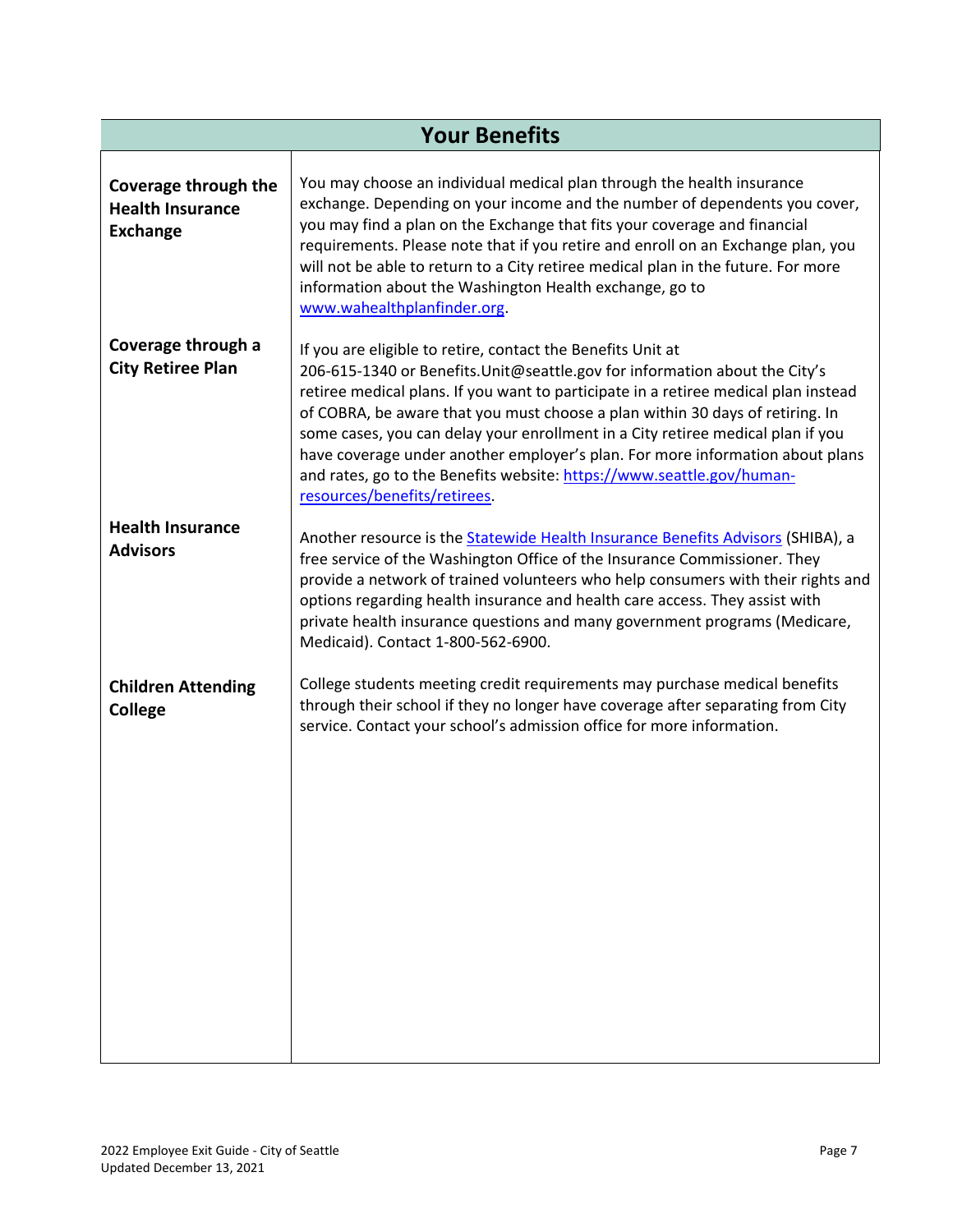|                                                     | <b>Your Benefits</b>                                                                                                                                                                                                                                                                                                                                                                                                                                                         |
|-----------------------------------------------------|------------------------------------------------------------------------------------------------------------------------------------------------------------------------------------------------------------------------------------------------------------------------------------------------------------------------------------------------------------------------------------------------------------------------------------------------------------------------------|
|                                                     |                                                                                                                                                                                                                                                                                                                                                                                                                                                                              |
|                                                     | <b>Optional Insurances and Other Benefits</b>                                                                                                                                                                                                                                                                                                                                                                                                                                |
|                                                     | In some cases, you can continue or convert the optional insurance coverage you<br>had as an active employee. You are responsible for arranging for the conversion<br>of optional insurance plans within the timeframe limits noted below. The City<br>does not provide additional reminders or conversion opportunities. Conversion<br>request forms are available from your department's H.R. representative or the<br>Benefits Unit at 206-615-1340.                       |
| <b>Accidental Death and</b><br><b>Dismemberment</b> | If you have Accidental Death and Dismemberment (AD&D) coverage, it will<br>terminate the last day of the month for which you paid a premium through<br>payroll deduction.                                                                                                                                                                                                                                                                                                    |
| <b>Long-Term Disability</b>                         | Your Long-Term Disability (LTD) coverage ends the last day of the month you<br>separate from City employment. You may buy LTD conversion insurance if you<br>were insured under the City's LTD plan for at least one year. You must apply in<br>writing to The Hartford and pay the first premium within 30 days of the date you<br>lose City coverage. See the Notice of Conversion on https://bit.ly/benltd1.                                                              |
| <b>Group Term Life</b>                              | Your Basic Group Term Life (GTL) coverage and any supplemental coverage<br>terminate on the last day of the calendar month you were employed. You may<br>convert your group term life insurance to an individual policy without evidence of<br>insurability if you apply to Securian Financial and pay the first premium within 30<br>days of the date you lose City coverage. For more information and the necessary<br>application forms, call Securian at 1-866-365-2374. |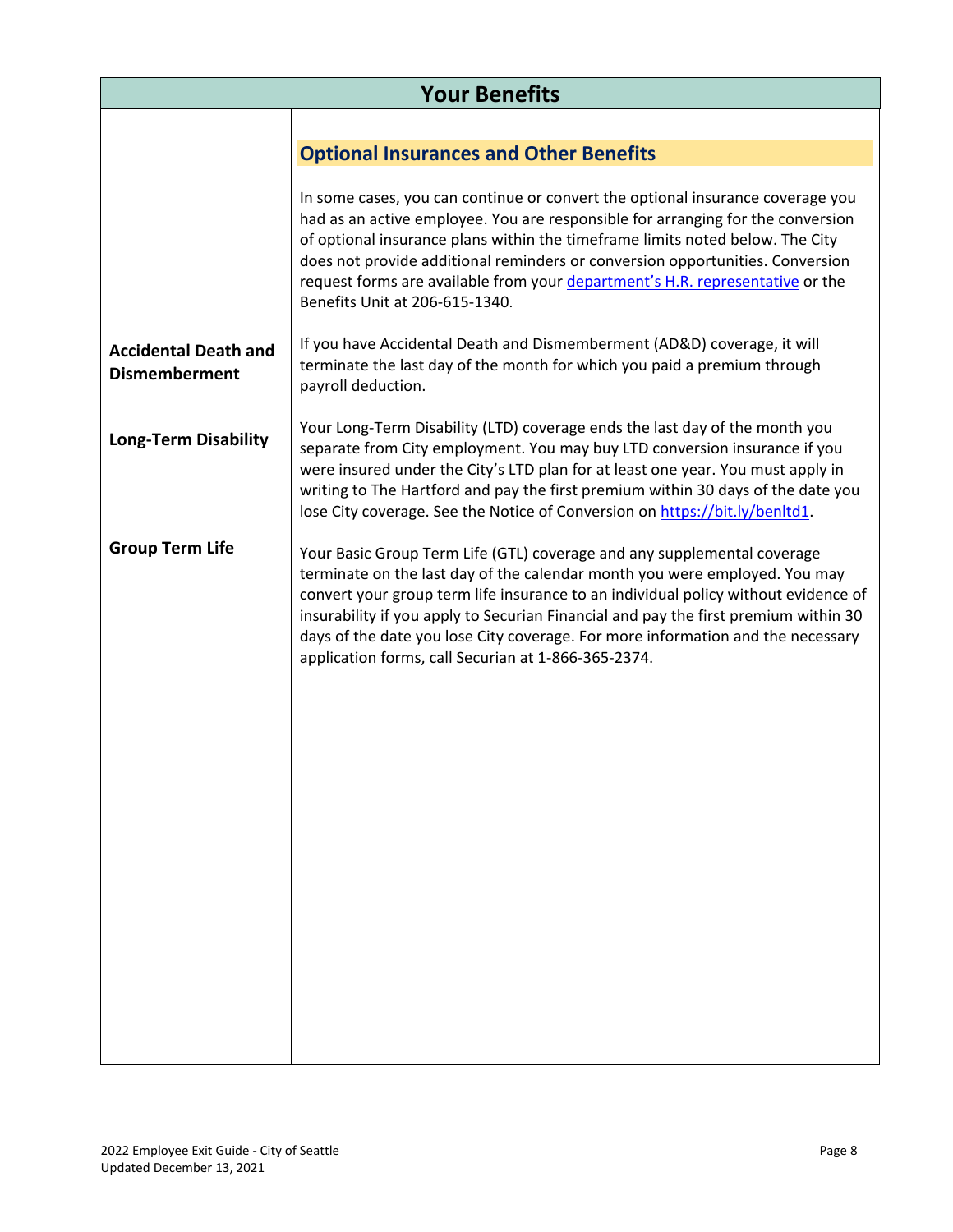| <b>Your Benefits</b>                                                |                                                                                                                                                                                                                                                                                                                                                                                                                                                                                                                                                                                                                                                                                                 |  |  |  |
|---------------------------------------------------------------------|-------------------------------------------------------------------------------------------------------------------------------------------------------------------------------------------------------------------------------------------------------------------------------------------------------------------------------------------------------------------------------------------------------------------------------------------------------------------------------------------------------------------------------------------------------------------------------------------------------------------------------------------------------------------------------------------------|--|--|--|
| <b>Health Care Flexible</b><br><b>Spending Account</b>              | If you do not continue your FSA under COBRA, your participation ends the day you<br>leave City employment. You will have until March 31 of the following year to<br>submit reimbursements requests for expenses incurred through your last day of<br>City employment.                                                                                                                                                                                                                                                                                                                                                                                                                           |  |  |  |
|                                                                     | If you want to continue receiving reimbursements from your Health Care FSA for<br>services received through the end of the calendar year, you may do so by<br>continuing your FSA contribution under COBRA. You must indicate this on your<br>COBRA enrollment form. FSA contributions under COBRA are made on a post-tax<br>basis. You will have until March 31 of the following year to submit reimbursement<br>requests for expenses incurred during the calendar year while under COBRA.                                                                                                                                                                                                    |  |  |  |
| <b>Dependent Care</b><br><b>Flexible Spending</b><br><b>Account</b> | Once you leave City employment, you can no longer contribute to the Dependent<br>Care FSA. However, you can access funds you already contributed to the account<br>by submitting reimbursement requests for eligible expenses incurred through the<br>end of the calendar year in which you terminated. You have until March 31 of the<br>following year to submit expenses incurred in the year you left employment.                                                                                                                                                                                                                                                                           |  |  |  |
| <b>Deferred</b><br>Compensation                                     | If you participate in the City of Seattle Voluntary Deferred Compensation Plan, a<br>"457" Plan (governmental, deferred compensation), you have several options<br>available after leaving City employment.                                                                                                                                                                                                                                                                                                                                                                                                                                                                                     |  |  |  |
|                                                                     | Options to consider following separation from City employment:                                                                                                                                                                                                                                                                                                                                                                                                                                                                                                                                                                                                                                  |  |  |  |
|                                                                     | Leave Your Money in the Plan - You may leave your funds in the Plan until you<br>1.<br>decide to withdraw them later using one of the other options listed below. To<br>avoid substantial federal tax penalties, you must begin distribution no later<br>than April 1 of the year after the year in which you turn age 70%. While the<br>money remains in the Plan, your account will continue to be adjusted for<br>investment earnings or losses on remaining funds, and you will receive the<br>benefit of negotiated investment fees. You may continue to transfer your<br>balance among the investment options (funds) within the Plan and you will<br>have online access to your account. |  |  |  |
|                                                                     | Take Money Out - You can receive taxable payments in several ways. Your<br>2.<br>account will continue to be adjusted for investment earnings or losses on any<br>remaining funds. Any distribution will be based on your account's value as of<br>the transaction date. To illustrate your options, assume your account balance<br>is \$36,000 on the day you initiate action.                                                                                                                                                                                                                                                                                                                 |  |  |  |
|                                                                     | • Take periodic, taxable payments (e.g., of \$500 each) on a monthly,<br>quarterly, semi-annual or annual basis until you exhaust your balance.                                                                                                                                                                                                                                                                                                                                                                                                                                                                                                                                                 |  |  |  |
|                                                                     | • Take a partial, taxable lump sum payment (e.g., \$15,000) followed by<br>periodic taxable payments (e.g., of \$300 each) until you exhaust your<br>balance.                                                                                                                                                                                                                                                                                                                                                                                                                                                                                                                                   |  |  |  |
|                                                                     | • Take a single taxable payment of part of the account balance (e.g.,<br>\$5,000), with future distribution(s) delayed until a later time. To avoid                                                                                                                                                                                                                                                                                                                                                                                                                                                                                                                                             |  |  |  |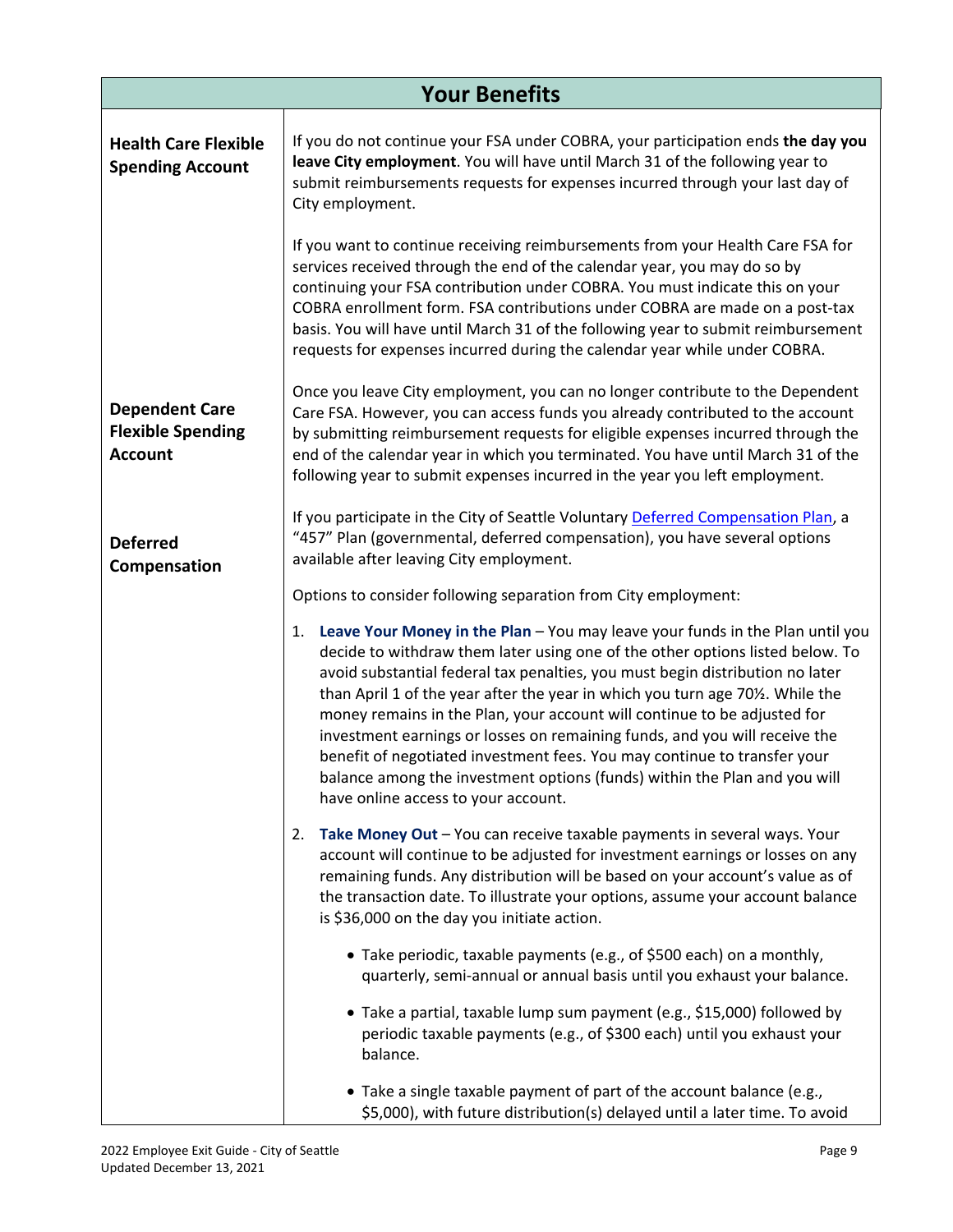|                                 | <b>Your Benefits</b>                                                                                                                                                                                                                                                                                                                                                                                                                                                                                                                                                           |  |  |
|---------------------------------|--------------------------------------------------------------------------------------------------------------------------------------------------------------------------------------------------------------------------------------------------------------------------------------------------------------------------------------------------------------------------------------------------------------------------------------------------------------------------------------------------------------------------------------------------------------------------------|--|--|
| <b>Deferred</b><br>Compensation | If you participate in the City of Seattle Voluntary Deferred Compensation Plan, a<br>"457" Plan (governmental, deferred compensation), you have a number of options<br>available after leaving City employment.                                                                                                                                                                                                                                                                                                                                                                |  |  |
|                                 | Options to consider following separation from City employment:                                                                                                                                                                                                                                                                                                                                                                                                                                                                                                                 |  |  |
|                                 | Leave Your Money in the Plan - You may leave your funds in the Plan until you<br>3.<br>decide to withdraw them later using one of the other options listed below. To<br>avoid substantial federal tax penalties, you must begin distribution no later<br>than April 1 of the year after the year in which you turn age 70%. While the<br>money remains in the Plan, your account will continue to be adjusted for<br>substantial federal tax penalties, you must begin your second distribution no<br>later than April 1 of the year after the year in which you turn age 70%. |  |  |
|                                 | • Take a taxable lump-sum distribution of the entire account balance (i.e.,<br>all \$36,000), thereby closing your account.                                                                                                                                                                                                                                                                                                                                                                                                                                                    |  |  |
|                                 | Move Your Money to another Eligible Plan - A rollover will not be taxed if<br>4.<br>funds are transferred according to legal requirements. The transfer or<br>rollover will be based on your City account's value as of the transaction date.<br>You can:                                                                                                                                                                                                                                                                                                                      |  |  |
|                                 | • Rollover your account balance to an Individual Retirement Account (IRA)<br>held by a bank or other financial institution.                                                                                                                                                                                                                                                                                                                                                                                                                                                    |  |  |
|                                 | • Rollover your account balance to another employer's plan if your future<br>employer's plan can accept your funds. (It's important to check first.)<br>Funds rolled over to other employer plans become subject to the<br>distribution tax provisions of the receiving plan. Depending on the type<br>of employer you move to, the receiving plan may be a 401(a), 401(k),<br>403(b) or 457 Plan.                                                                                                                                                                             |  |  |
|                                 | Please contact the plan record-keeper, Nationwide, at 1-855-550-1757, to discuss<br>and/or select one of these options. Until then, your funds will remain in your<br>account.                                                                                                                                                                                                                                                                                                                                                                                                 |  |  |
|                                 | These options are only available after you separate from City employment. You will<br>not be shown as separated from City employment in Nationwide's system until<br>after receiving your final paycheck, generally 4 to 6 weeks after your last paid day<br>of work. Questions? Call the Deferred Compensation Unit at 206-447-1924.                                                                                                                                                                                                                                          |  |  |
| <b>HRA VEBA Plan</b>            | If you contributed monthly to an HRA VEBA account as an active employee, your<br>contributions will stop after you leave City employment. However, your account<br>will remain active, and you may request reimbursement for qualified healthcare<br>expenses up to the remaining balance after separation from the City.                                                                                                                                                                                                                                                      |  |  |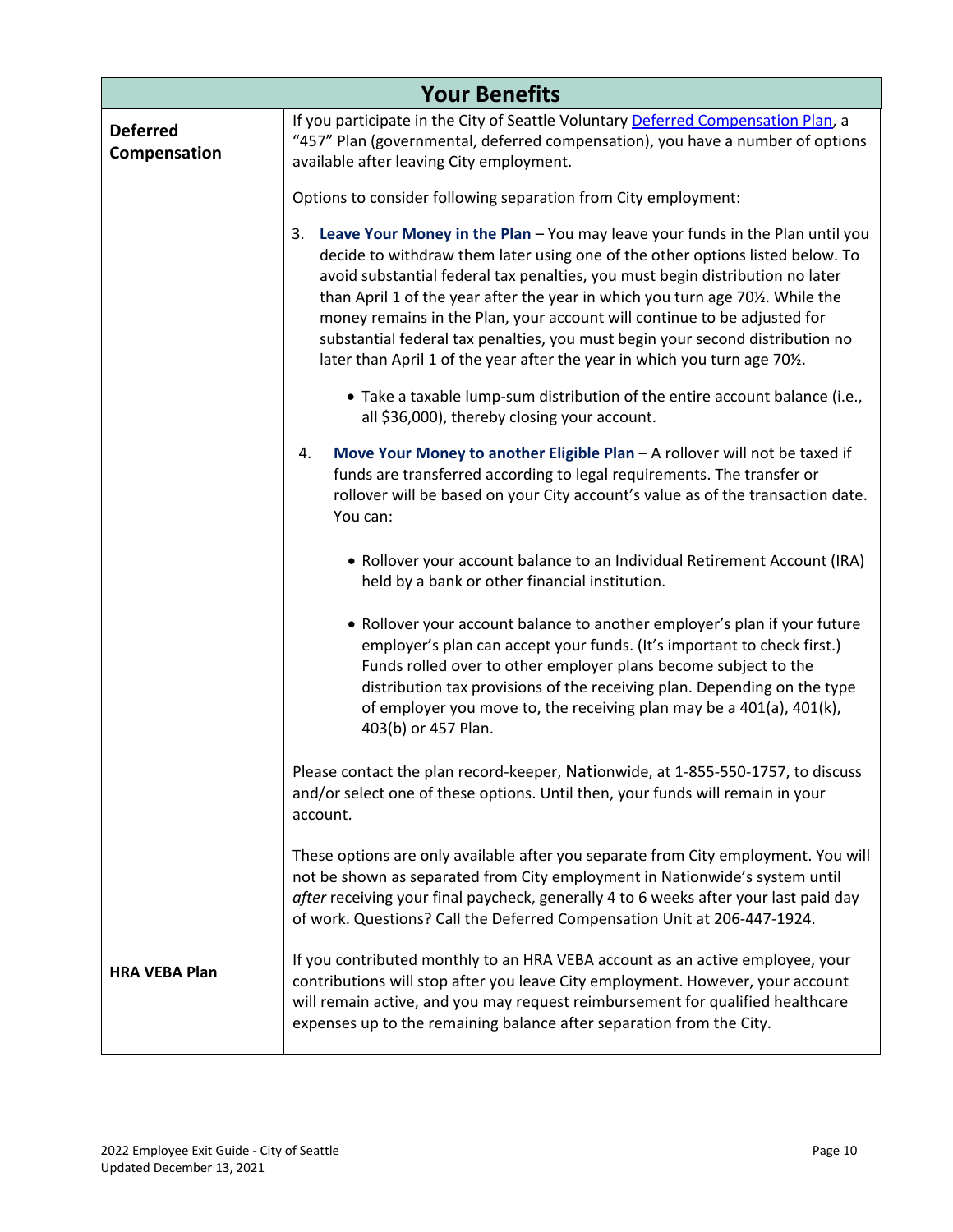| <b>Your Benefits</b>      |                                                                                                                                                                                                                                                                                                                                                                                                                                                                                                                                                                                                                                                                                                                                                                                                                                                                                                                                                                                                       |  |  |  |
|---------------------------|-------------------------------------------------------------------------------------------------------------------------------------------------------------------------------------------------------------------------------------------------------------------------------------------------------------------------------------------------------------------------------------------------------------------------------------------------------------------------------------------------------------------------------------------------------------------------------------------------------------------------------------------------------------------------------------------------------------------------------------------------------------------------------------------------------------------------------------------------------------------------------------------------------------------------------------------------------------------------------------------------------|--|--|--|
| <b>Transit Pass</b>       | Where possible, return your ORCA card to SMT 42 <sup>nd</sup> floor Treasury Cashiers office<br>or the SMT 4 <sup>th</sup> floor, customer service desk upon separation from City<br>employment*. Otherwise, cut it in half and dispose of it. The City will stop funding<br>your ORCA after you leave**. If you added personal funds to the card, you will<br>need to coordinate with Treasury Cashiers to get a replacement card. It could take<br>up to 10 days to transfer any balances, in addition to a card replacement fee.<br>*Seasonal and Temporary employees: if you know you will return to City<br>employment, then hold on to your ORCA card as this is the card the City will re-<br>activate on your return. If you return and have lost this ORCA card, you will be<br>charged a replacement fee.<br>** H.R. Dept: Complete the ORCA cancellation form and send to<br>FAS Treasury Cashiers @seattle.gov when employees leave the City.<br>Leaving the City-Your Benefits Checklist |  |  |  |
|                           |                                                                                                                                                                                                                                                                                                                                                                                                                                                                                                                                                                                                                                                                                                                                                                                                                                                                                                                                                                                                       |  |  |  |
| <b>Benefits Checklist</b> | $\Box$ Make sure your department has your correct forwarding address for the<br>COBRA notification.                                                                                                                                                                                                                                                                                                                                                                                                                                                                                                                                                                                                                                                                                                                                                                                                                                                                                                   |  |  |  |
|                           | $\Box$ Decide on the coverages you want to continue.                                                                                                                                                                                                                                                                                                                                                                                                                                                                                                                                                                                                                                                                                                                                                                                                                                                                                                                                                  |  |  |  |
|                           | Complete and submit conversion forms for GTL and LTD, if desired (review<br>$\Box$<br>conversion rights section of this Guide).                                                                                                                                                                                                                                                                                                                                                                                                                                                                                                                                                                                                                                                                                                                                                                                                                                                                       |  |  |  |
|                           | $\Box$ Call Nationwide at 855-550-1757 if you want to discuss your Deferred<br><b>Compensation Account options.</b><br>□ Turn in your ORCA card to SMT 42 <sup>nd</sup> floor Treasury<br>$\Box$ Cashier's office or the SMT 4 <sup>th</sup> floor lobby customer service<br>$\Box$ Counter where possible.                                                                                                                                                                                                                                                                                                                                                                                                                                                                                                                                                                                                                                                                                           |  |  |  |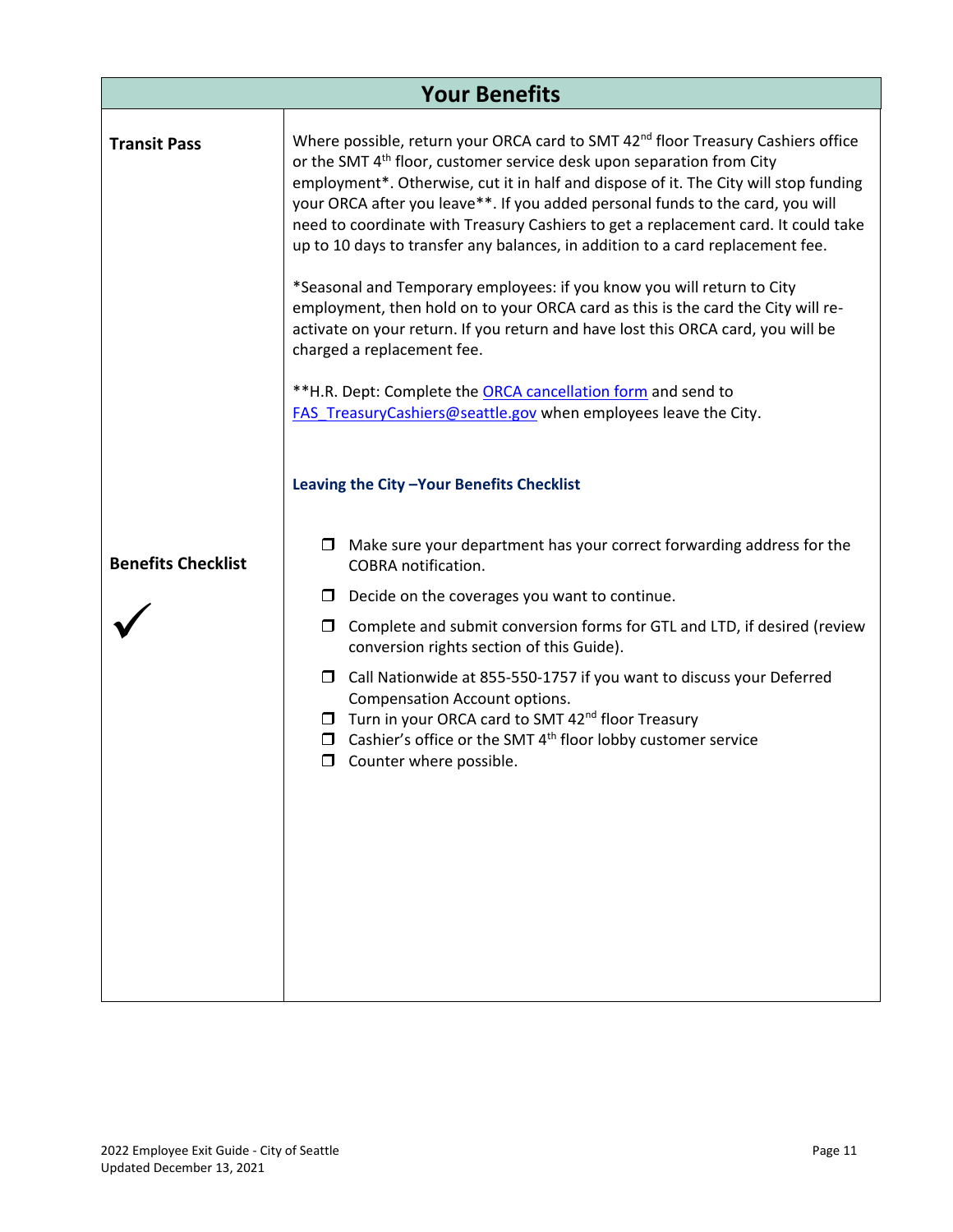|                | <b>Your Retirement Plan</b>                                                                                                                                                                                                                                                                                                                                                                                                                                                                                                                                                                                                                                                                                                                                                                                                                                                                                                                                                                                                                                   |
|----------------|---------------------------------------------------------------------------------------------------------------------------------------------------------------------------------------------------------------------------------------------------------------------------------------------------------------------------------------------------------------------------------------------------------------------------------------------------------------------------------------------------------------------------------------------------------------------------------------------------------------------------------------------------------------------------------------------------------------------------------------------------------------------------------------------------------------------------------------------------------------------------------------------------------------------------------------------------------------------------------------------------------------------------------------------------------------|
|                |                                                                                                                                                                                                                                                                                                                                                                                                                                                                                                                                                                                                                                                                                                                                                                                                                                                                                                                                                                                                                                                               |
| <b>Vesting</b> | Members with the equivalent of 5 or more years of service time are vested in their<br>retirement account. You will be able to draw a monthly pension when your age<br>and length of service meet the criteria for service retirement.                                                                                                                                                                                                                                                                                                                                                                                                                                                                                                                                                                                                                                                                                                                                                                                                                         |
|                | For example, if you leave City employment when you are 40 years old with 10<br>years of service and your account is vested, you can apply for a monthly pension<br>when you reach the age of 57.                                                                                                                                                                                                                                                                                                                                                                                                                                                                                                                                                                                                                                                                                                                                                                                                                                                              |
| Withdrawal     | You also have the option of withdrawing your contributions with interest. If you<br>choose to withdraw, you will no longer be eligible for a monthly pension.                                                                                                                                                                                                                                                                                                                                                                                                                                                                                                                                                                                                                                                                                                                                                                                                                                                                                                 |
|                | If you have less than the equivalent of 5 years of service time, you are not vested<br>and cannot draw a monthly pension. If this is the case, you should withdraw your<br>contributions in a lump sum. Only your contributions plus interest will be paid out.<br>You are not eligible to withdraw the City's contributions to your account. Unless<br>you roll over your contributions into another qualified retirement account,<br>significant penalties and tax liabilities are associated with withdrawal. Retirement<br>Office staff can provide you with information about your options. Contact the<br>Retirement Office once you have separated from City service to initiate your<br>withdrawal.<br>If your separation from City employment is a service retirement, you will need to<br>contact the Retirement Office at least 90 days in advance of your last day of<br>employment to discuss your eligibility and options. The Retirement Office will need<br>to calculate a benefit estimate ahead of your retirement appointment. Per Seattle |
|                | Municipal Code, you must meet with a Retirement Specialist and sign your<br>retirement paperwork at least 30 days before your retirement date.                                                                                                                                                                                                                                                                                                                                                                                                                                                                                                                                                                                                                                                                                                                                                                                                                                                                                                                |
|                |                                                                                                                                                                                                                                                                                                                                                                                                                                                                                                                                                                                                                                                                                                                                                                                                                                                                                                                                                                                                                                                               |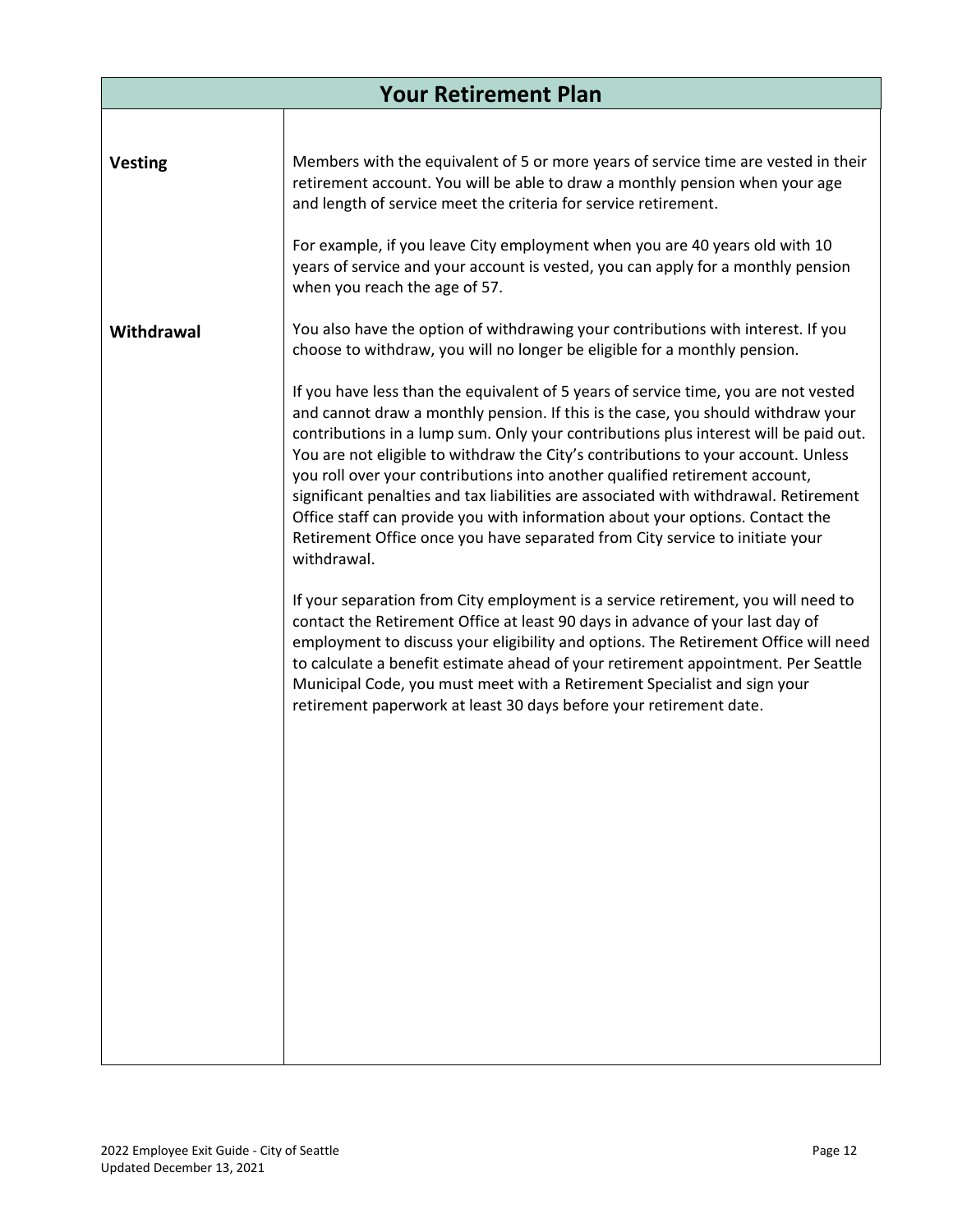|                             | <b>Your Retirement Plan</b>                                                                                                                                                                                                                                                                  |
|-----------------------------|----------------------------------------------------------------------------------------------------------------------------------------------------------------------------------------------------------------------------------------------------------------------------------------------|
|                             |                                                                                                                                                                                                                                                                                              |
|                             | <b>Leaving the City - Your Retirement Checklist</b>                                                                                                                                                                                                                                          |
|                             | $\Box$ If you have the equivalent of 5 or more years of service time in the<br>Retirement System, you are vested. You do not need to do anything else to<br>qualify for a monthly pension at retirement age.                                                                                 |
| <b>Retirement Checklist</b> | $\Box$ If you do not have the equivalent of 5 or more years of service time, you<br>are not vested and cannot collect a pension. Once you have separated,<br>contact the Retirement Office at 206-386-1293 to complete paperwork to<br>withdraw your contributions plus interest.            |
|                             | $\Box$ If you are retiring, contact the Retirement Office at 206-386-1293 at least<br>90 days before your retirement date to request a pension benefit estimate<br>and make an appointment to discuss your eligibility, options, and receive a<br>packet of retiree healthcare plan options. |
|                             | $\Box$ If you or your spouse are age 65 or more, enroll in Medicare Parts A and B<br>at your local Social Security Office or online.                                                                                                                                                         |
|                             | $\Box$ To enroll in a healthcare plan through the City, send the below completed<br>and signed documents received at your Retirement Office appointment at<br>least 30 days before your last paid workday to the Benefits Unit:                                                              |
|                             | <b>Enrollment forms</b>                                                                                                                                                                                                                                                                      |
|                             | A check for the first month's medical premium for all individuals<br>covered                                                                                                                                                                                                                 |
|                             | Pension Deduction Authorization Form                                                                                                                                                                                                                                                         |
|                             | A copy of your Medicare Parts A and B card if you or your spouse are<br>age 65 or older                                                                                                                                                                                                      |
|                             | A copy of the Medicare Parts A and B card to receive the reduced<br>under age 65 medical premium for disabled under age 65 retiree<br>spouse/partner.                                                                                                                                        |
|                             |                                                                                                                                                                                                                                                                                              |
|                             |                                                                                                                                                                                                                                                                                              |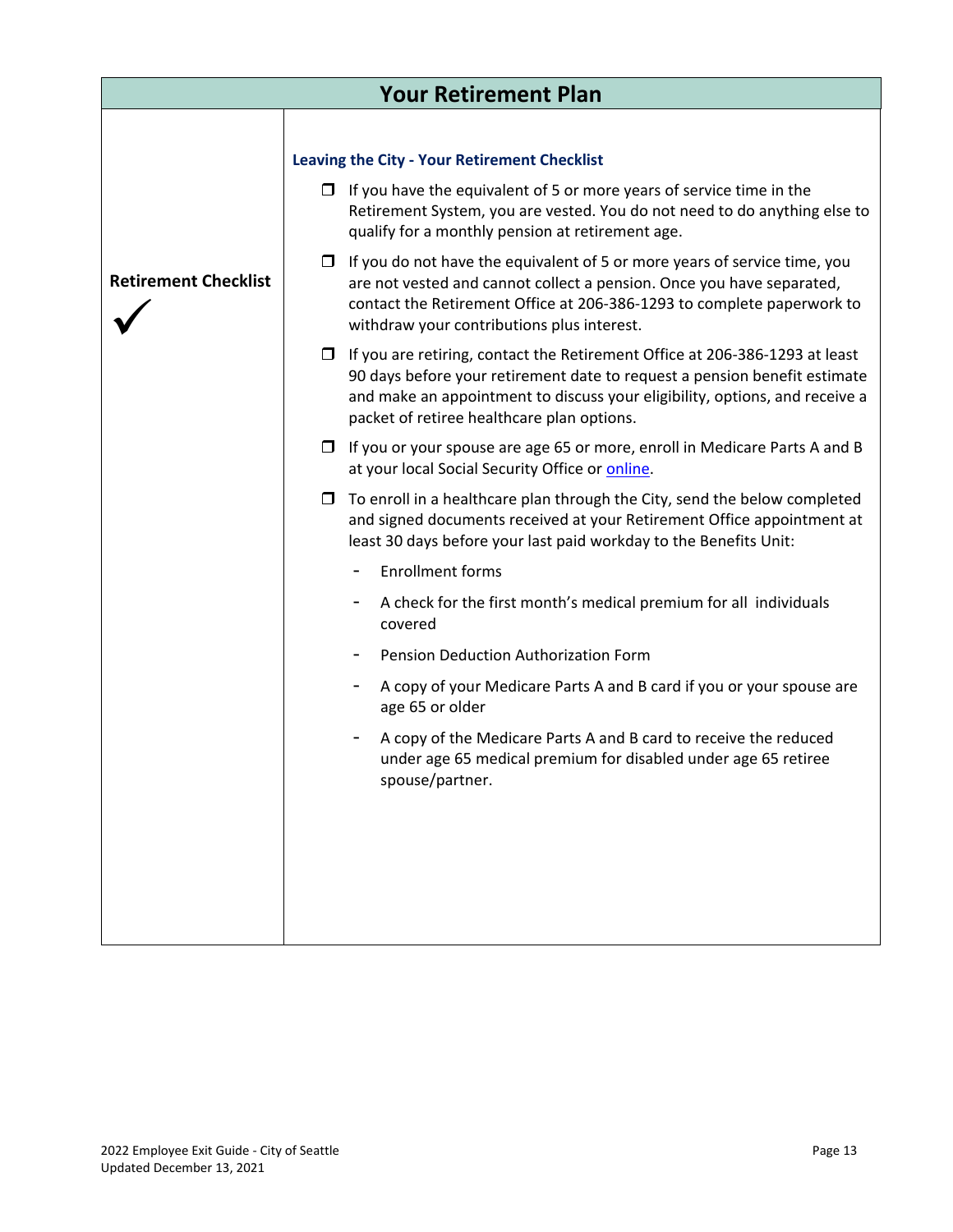| <b>Your Final Paycheck</b>                                                                 |                                                                                                                                                                                                                                                                                                                                                                                                                                                                                                                                    |  |
|--------------------------------------------------------------------------------------------|------------------------------------------------------------------------------------------------------------------------------------------------------------------------------------------------------------------------------------------------------------------------------------------------------------------------------------------------------------------------------------------------------------------------------------------------------------------------------------------------------------------------------------|--|
| <b>Vacation</b><br>Cash-out/<br>Conversion                                                 | You will receive a final paycheck on the next regular payday after your last day of<br>employment. This paycheck may include a cashout of any unused compensatory<br>time off you have earned.                                                                                                                                                                                                                                                                                                                                     |  |
|                                                                                            | Your unused accumulated vacation balance will be paid out on the next payday<br>following your final paycheck. If you have not yet reached the annual maximum,<br>you may choose to convert your vacation leave balance value into your Deferred<br>Compensation account. Contact your Human Resources representative or the<br>Deferred Compensation Unit at least two weeks before leaving the City if you have<br>questions.                                                                                                    |  |
| <b>Sick Leave</b><br><b>Conversion for</b><br>Retiring Employees -<br><b>VEBA Eligible</b> | Employees who separate for reasons other than retirement do not receive a sick<br>leave cash-out.                                                                                                                                                                                                                                                                                                                                                                                                                                  |  |
|                                                                                            | If your union voted to participate in the HRA VEBA (Health Reimbursement<br>Arrangement Voluntary Employee Benefit Association) plan, then 35 percent of<br>your sick leave balance will be converted into a tax-free HRA VEBA account when<br>you retire from the City. Withdrawals are used for qualified healthcare expenses<br>during retirement, such as medical premiums, copays, and prescription drugs. You<br>will receive an information packet in the mail after the funds have been sent to the<br>plan administrator. |  |
| <b>Sick Leave Cash-out</b><br>for Non-VEBA<br><b>Retiring Employees</b>                    | If your union (or if you are non-represented), did not vote to participate in the HRA<br>VEBA or votes against VEBA, you'll receive the cash value of 25 percent of your<br>accrued sick leave upon retirement. Or you can convert up to 35 percent of your<br>accrued sick leave to your Deferred Compensation Plan account, if you have not<br>have not yet reached the annual maximum. Contact your Human Resources<br>representative or the Deferred Compensation Unit for more information.                                   |  |
| <b>Donating Your Sick</b><br>reave                                                         | With your appointing authority's approval, you can donate unused sick leave to<br>another City employee who has requested sick leave donations. Two limitations<br>apply when donating your unused sick leave balance:<br>You must maintain the 240-hour balance required<br>by ordinance<br>You cannot donate more sick leave than you could use before your last day<br>of employment.                                                                                                                                           |  |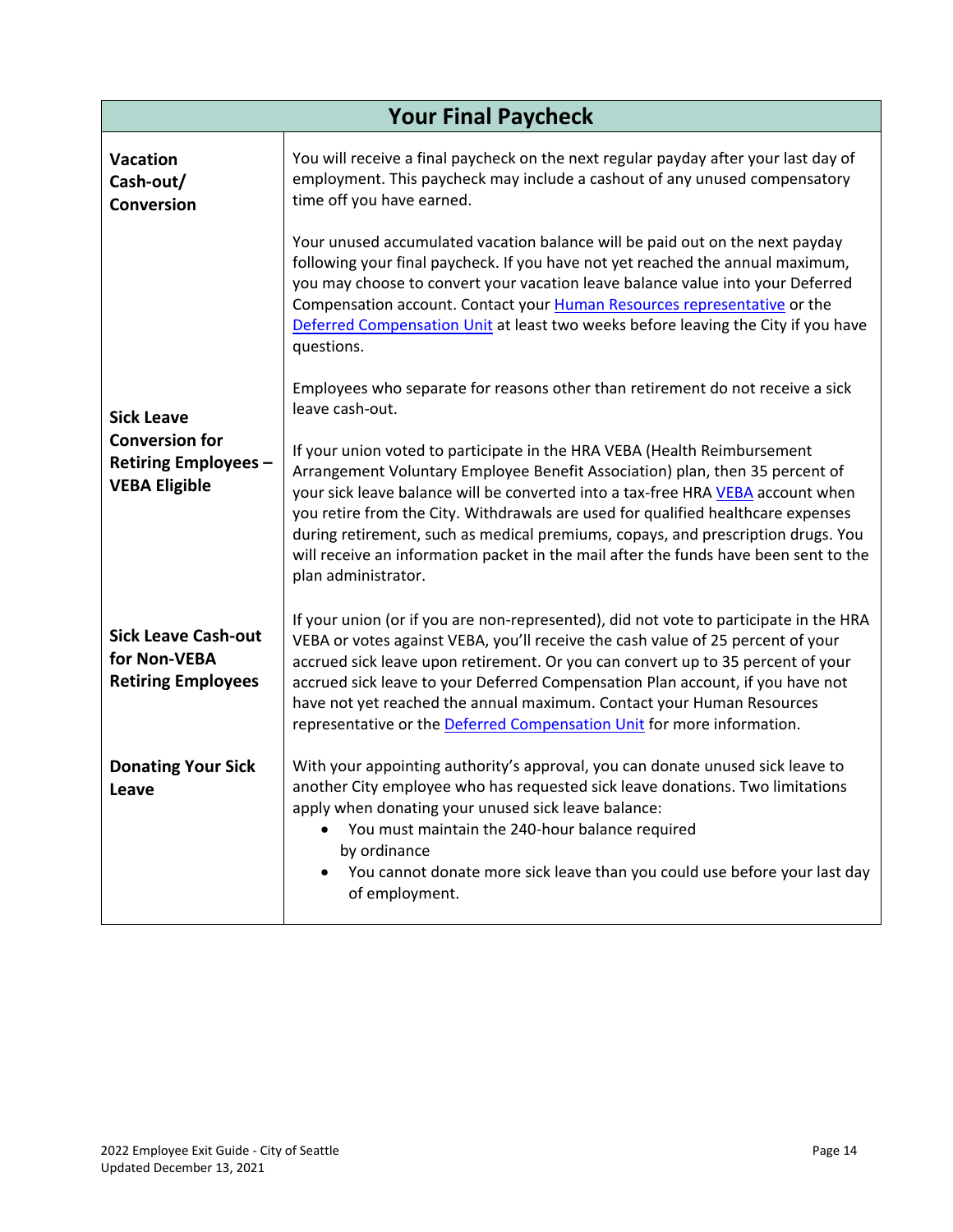| <b>Your Final Paycheck</b>                  |                                                                                                                                                                                                                                                                                                        |  |
|---------------------------------------------|--------------------------------------------------------------------------------------------------------------------------------------------------------------------------------------------------------------------------------------------------------------------------------------------------------|--|
| <b>Other Leaves</b>                         | There is no cash-out for unused personal holidays, executive leave or merit leave.<br>If you have unused balances for any of these leaves, arrange to take time off<br>before your last day of employment.                                                                                             |  |
| <b>Final W-2 and 1095-C</b><br><b>Forms</b> | For the calendar year in which you separate from City employment, your W-2<br>report of taxable earnings and 1095-C report of health care coverage will be<br>mailed to you in January of the following year.                                                                                          |  |
| <b>Payroll</b><br><b>Checklist</b>          | Leaving the City - Last Paycheck Checklist                                                                                                                                                                                                                                                             |  |
|                                             | $\Box$ If you use direct deposit for your paychecks, notify your department's<br>payroll staff whether or not you want your final paycheck and vacation<br>and/or sick leave payouts direct deposited.                                                                                                 |  |
|                                             | $\Box$ Contact your Human Resources representative if you want your vacation<br>cash out to go into your Deferred Compensation account.                                                                                                                                                                |  |
|                                             | $\Box$ If you are retiring and eligible to move up to 35 percent of your unused<br>sick leave into your deferred compensation account, contact your<br>department's Human Resources representative.                                                                                                    |  |
|                                             | $\Box$ If you are retiring and VEBA eligible, 35% percent of your remaining sick<br>leave balance will be converted into a VEBA account. You will receive a<br>packet in the mail with information about how to access your account and<br>get reimbursed for your out-of-pocket health care expenses. |  |
|                                             | $\Box$ Ensure your department has your correct address for mailing your W-2 and<br>1095-C forms in January.                                                                                                                                                                                            |  |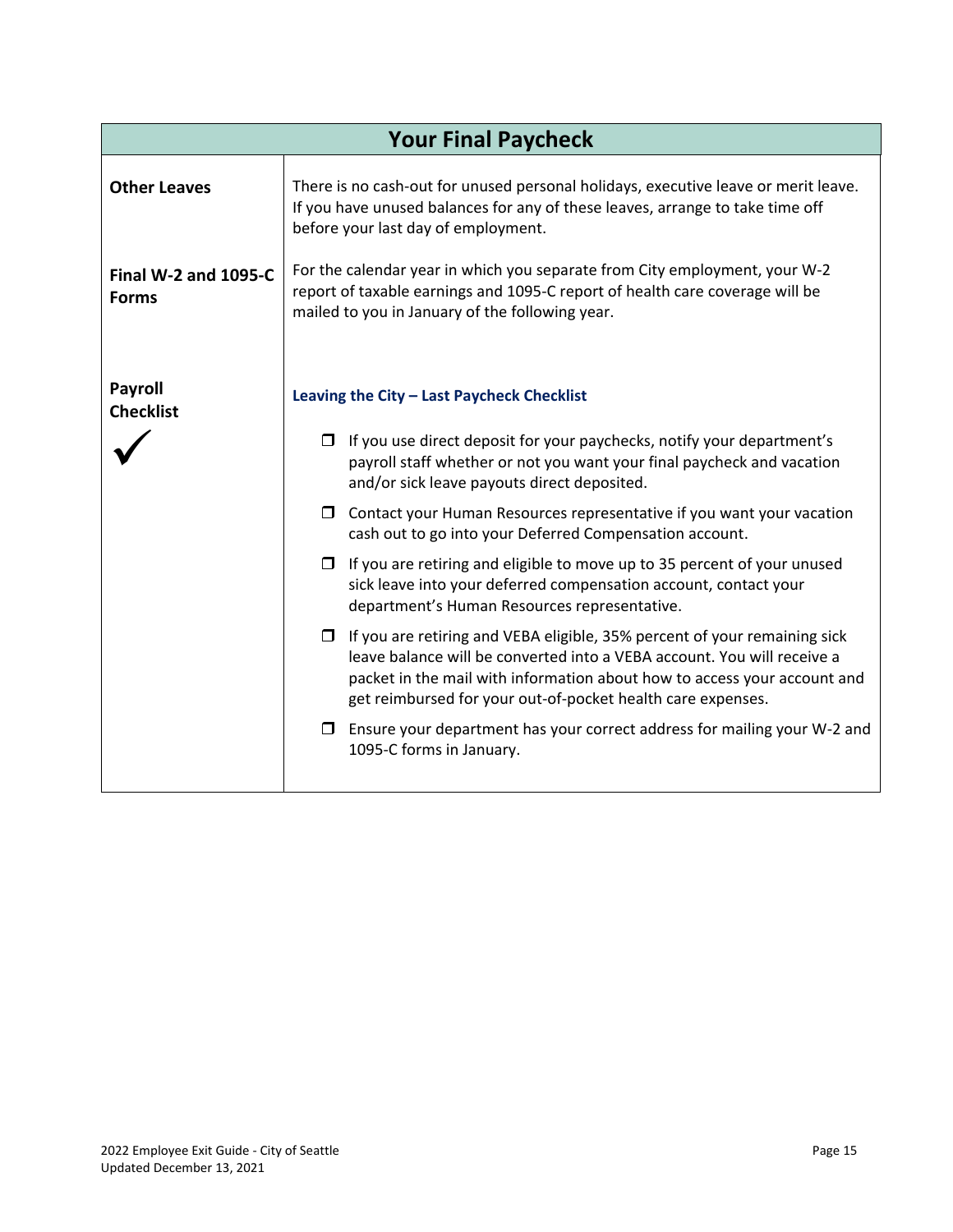| <b>Planning for Other Employment</b>     |                                                                                                                                                                                                                                                                                                                                                                   |  |
|------------------------------------------|-------------------------------------------------------------------------------------------------------------------------------------------------------------------------------------------------------------------------------------------------------------------------------------------------------------------------------------------------------------------|--|
| <b>Employment</b><br><b>Verification</b> | Prospective employers may contact The Work Number to verify your employment<br>and income. Give the person seeking your proof of employment the following<br>information:                                                                                                                                                                                         |  |
|                                          | 1. The Work Number Access Options:<br>www.theworknumber.com<br>1-800-367-5690<br>2. The City of Seattle Employer Code: 11874<br>3. Your Social Security Number                                                                                                                                                                                                    |  |
| <b>Release Form</b>                      | If you anticipate using your supervisor, co-workers, or other City staff as<br>employment references, you should let them know your intentions in advance.<br>Also, give them a signed copy of the following release form.                                                                                                                                        |  |
|                                          | <b>City of Seattle</b><br><b>Current Employee and Former Employee</b><br><b>General Consent and Information Release Form</b>                                                                                                                                                                                                                                      |  |
|                                          | NOTE: Under current Washington State law, the City may be required to provide<br>specific information regarding your employment without your direct knowledge or<br>permission. In legal proceedings, information may be provided in response to<br>requests for discovery without your knowledge or consent.                                                     |  |
|                                          | request and authorize<br>the City of Seattle to release information from my records in response to any<br>requests for the same from prospective employers.                                                                                                                                                                                                       |  |
|                                          | I understand that the information I am authorizing the City of Seattle to release<br>includes employment information and may also involve records or assessments of<br>my abilities, performance, attendance, productivity, attitude, conduct, and other<br>work-related characteristics or issues.                                                               |  |
|                                          | In exchange for the City of Seattle's cooperation with this request, I hereby agree<br>not to file or pursue any complaints, claims or legal actions of any kind against the<br>City of Seattle or any of its employees, representatives, or agents arising out of<br>their activities or actions performed in connection with this disclosure of<br>information. |  |
|                                          | Signature<br>Date                                                                                                                                                                                                                                                                                                                                                 |  |
|                                          |                                                                                                                                                                                                                                                                                                                                                                   |  |